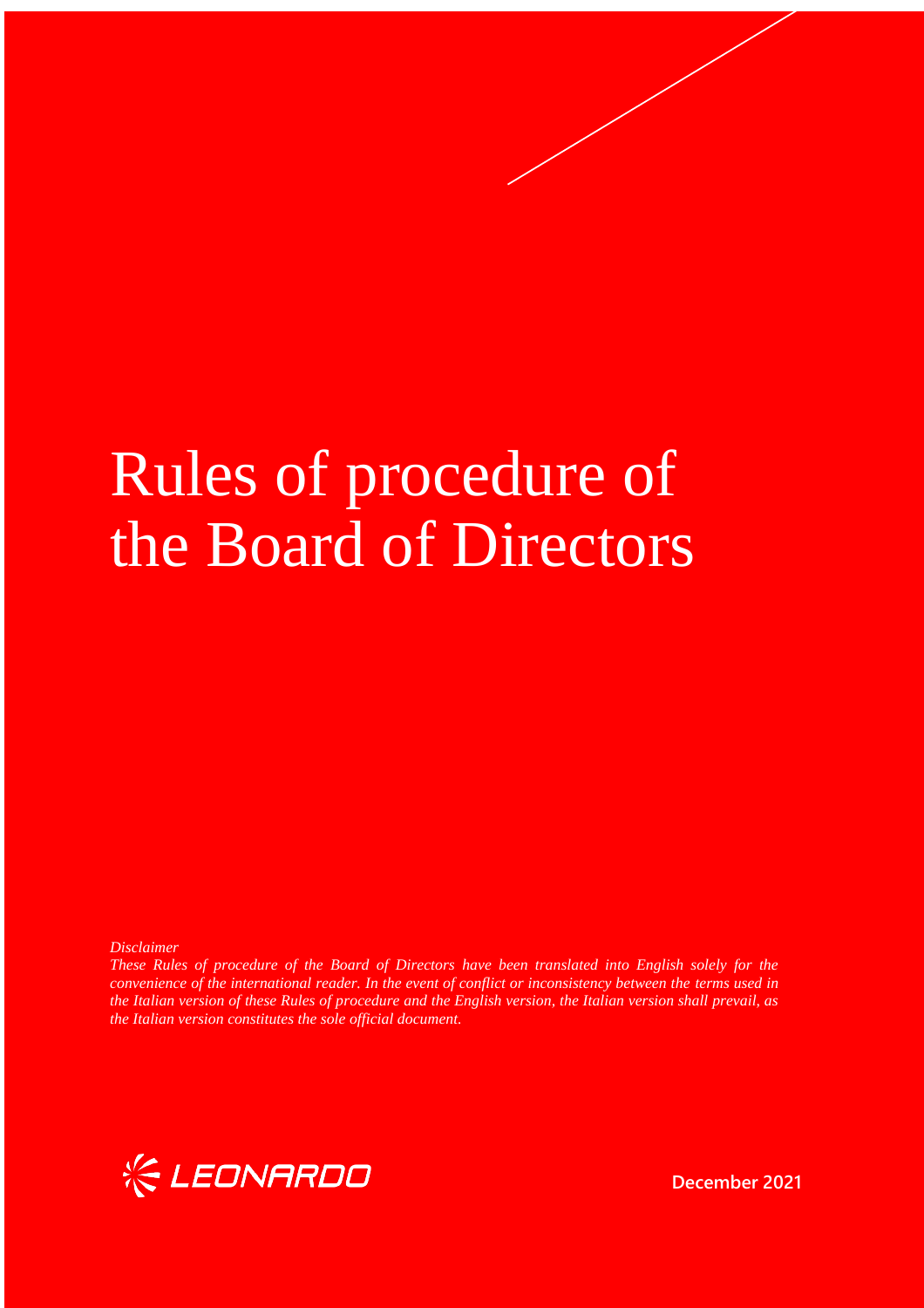# **CONTENTS**

| Introduction                                                                 | p. 2  |
|------------------------------------------------------------------------------|-------|
| Article 1 – Board of Directors                                               | p. 3  |
| Article $2 -$ Role of the Board                                              | p. 3  |
| Article $3$ – Activities of the Board                                        | p. 4  |
| Article 4 – Role of the Chairman                                             | p. 6  |
| Article $5$ – Independent Directors                                          | p. 7  |
| Article 6 – Lead Independent Director                                        | p. 9  |
| Article $7$ – Committees                                                     | p. 10 |
| Article $8$ – Convening Board meetings                                       | p. 11 |
| Article $9$ – Supporting documents                                           | p. 11 |
| Article $10$ – Attendance of meetings                                        | p. 12 |
| Article $11$ – Meetings and resolutions                                      | p. 12 |
| Article $12$ – Minutes of meetings                                           | p. 12 |
| Article $13$ – Confidentiality obligations                                   | p. 13 |
| Article 14 – Calendar of corporate events                                    | p. 13 |
| Article 15 – Board evaluation                                                | p. 13 |
| Article $16$ – The Board and the internal control and risk management system | p. 14 |
| Article 17 – Board Induction                                                 | p. 16 |
| Article $18$ – Final provisions                                              | p. 16 |
|                                                                              |       |

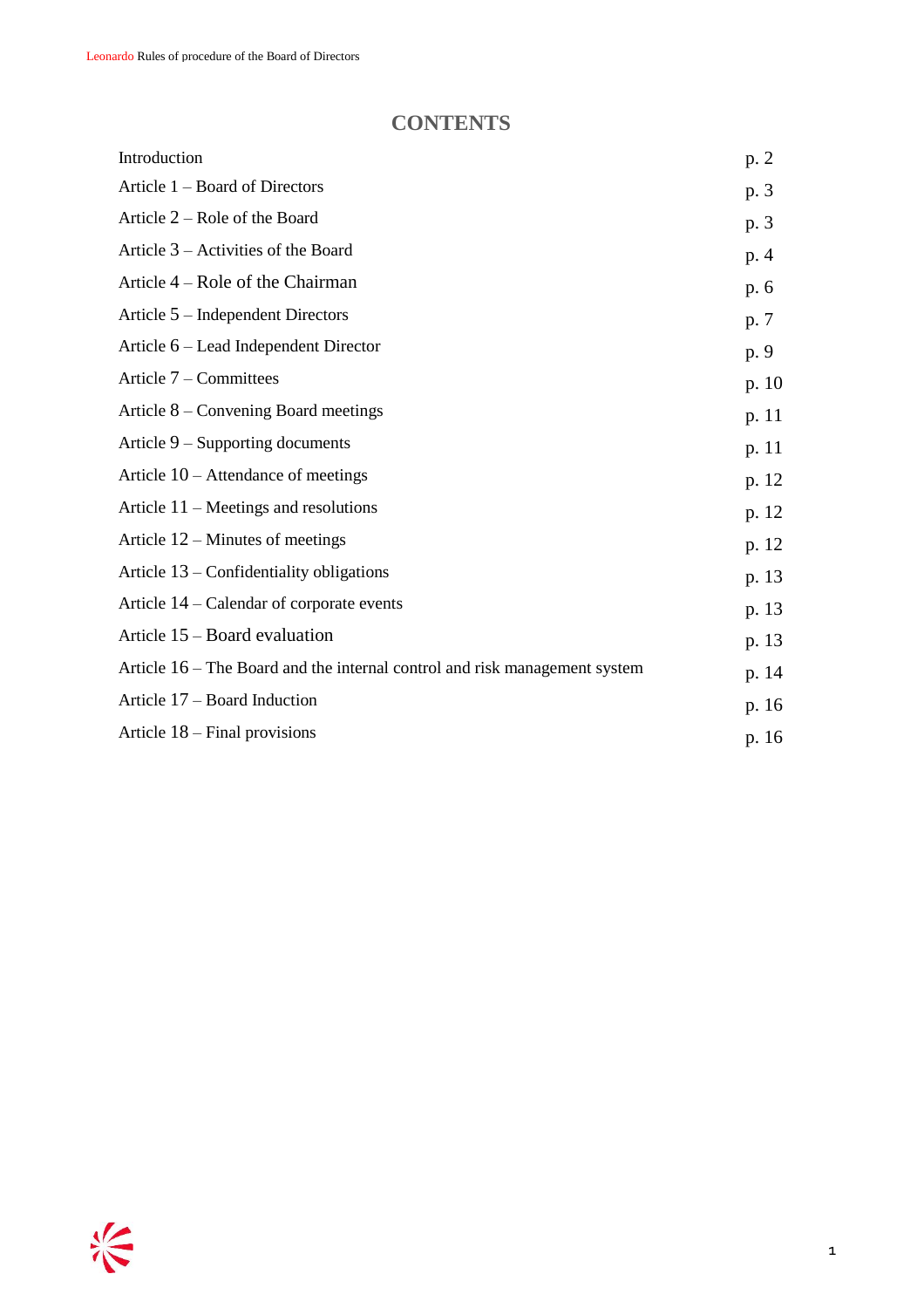

# **Introduction**

These Rules govern the role, organization and workings of the Board of Directors of Leonardo S.p.A. (hereinafter "Leonardo" or the "Company"), as well as the main organizational aspects of Leonardo's corporate governance model, in keeping with the principles and guidelines set out in the Code of Corporate Governance (hereinafter the "Code") adopted by the Company.

# **Article 1**

# **Board of Directors**

The Company is administered by a Board of Directors (hereinafter the "Board") which is comprised, pursuant to Article 18 of the Company's Articles of Association (hereinafter the "Articles of Association"), of between eight and twelve members. The Leonardo Shareholders' Meeting (hereinafter the "Meeting") shall, prior to electing the Board, establish the number of members thereof within the aforesaid limits.

Should the Meeting not have already done so, the Board shall elect from among its members a Chairman who, together with his/her mandatory and statutory powers, shall also be entrusted with the role of guiding and supervising the workings of the Board.

Furthermore, the Board may also appoint from among its members a Vice-Chairman who shall take the Chairman's place in the event of his/her absence or impediment.

The Board, on proposal of the Chairman, shall appoint/dismiss a board Secretary, either from within or from outside the Company, with proved and consolidated experience in corporate law and corporate governance, with particular reference to listed companies.

Leonardo's directors accept and hold their positions insofar as they deem themselves capable of dedicating the required time to the due diligent performance of their duties, bearing in mind the commitment required by the role covered, and the overall number of positions as director or auditor they may hold in other companies listed on regulated markets, in financial, banking or insurance companies or in companies having a significant size. For this purpose the Board expresses its guidelines on the maximum number of positions as director or auditor it considers compatible with the effective performance of their duties as director of the Company. In calculating such appointments, no account shall be taken of those posts covered by Leonardo's directors in subsidiaries directly or indirectly controlled, or in companies in which Leonardo possesses a holding.

Further evaluations about the maximum number of positions may be conducted by the Board also on the basis of any recommendations made by the Nomination and Governance Committee.

On the basis of the information it receives from the directors, each year the Board shall establish, and make known in its Report on Corporate Governance and Ownership Structure (hereinafter the "Report on Corporate Governance"), the positions of director or auditor that its own directors hold in the aforementioned companies.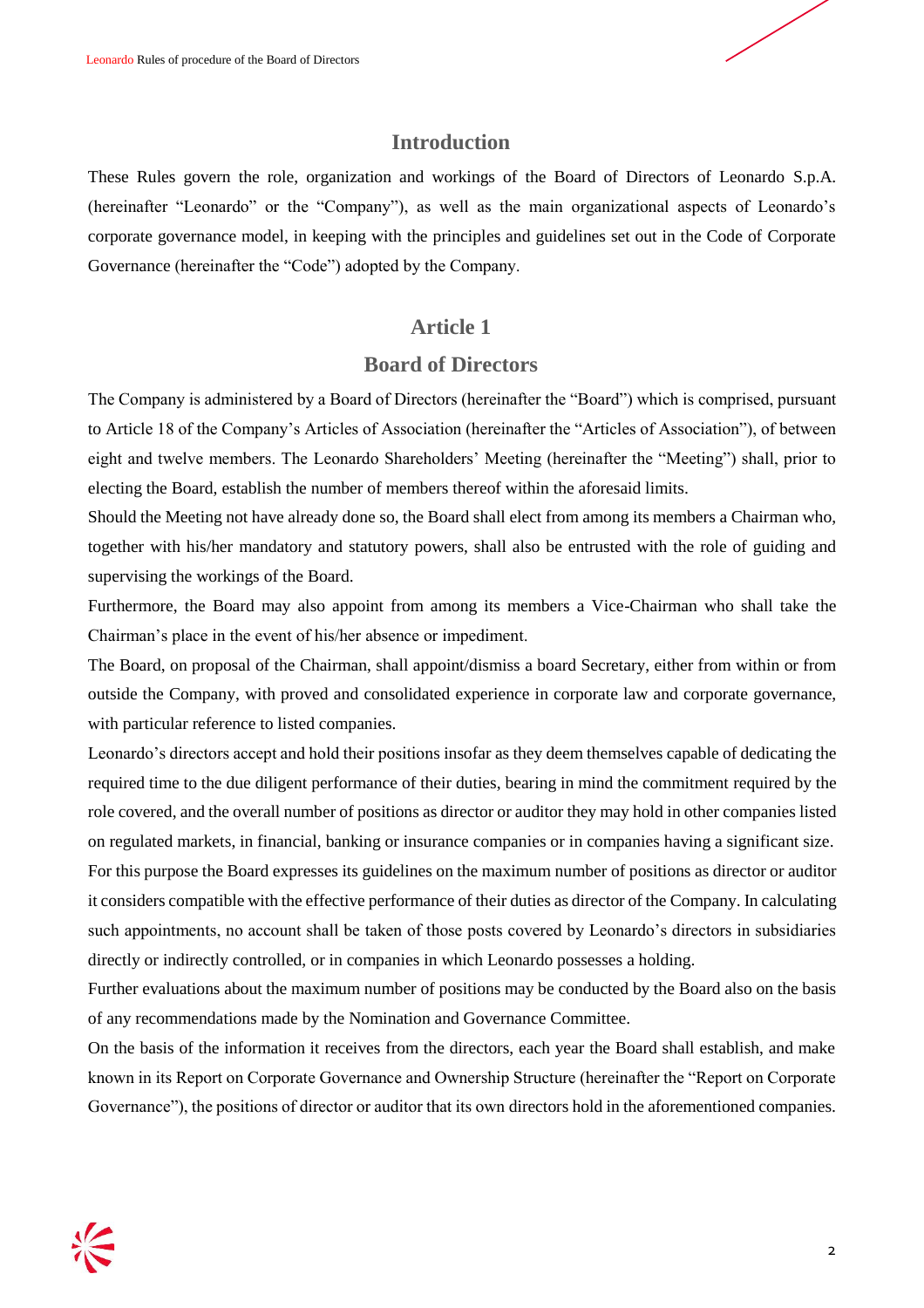### **Role of the Board**

The Board of Directors carries out its management activities by pursuing the goal of sustainable success, that consists of creating long-term value for the benefit of the shareholders, taking into account the interests of the other stakeholders relevant to Leonardo.

#### The Board:

- a) examines and approves the strategic, industrial and financial plans of the Company and of its Group, also on the basis of matters that are relevant for the long-term value generation;
- b) periodically monitors the implementation of the business plan and assesses the general course of the business, taking into account, in particular, the information received from the delegated bodies, as well as periodically comparing the results achieved with those planned;
- c) defines the nature and level of risk that is compatible with the Company's strategic targets, taking into account the elements that are relevant for the the long-term value generation;
- d) defines the corporate governance system of the Company and the structure of the Group it heads;
- e) evaluates, also with reference to Article 2086 of the Civil Code, the adequacy of the organisational, administrative and financial structure of the Company and of its strategically important subsidiaries1, with particular reference to the internal control and risk management system;
- f) appoint directors as proxies, and revoke such power of proxy, without prejudice to the exclusive powers of the Board, and establishes the limits on such power of proxy, the manner in which it is to be exercised, and the timeframe of the delegated bodies' reports to the Board on the activities performed during the exercise of such power, without prejudice to the at least quarterly nature of such reports provided for by Article 24.2, final subsection, of the Articles of Association;
- g) establishes the Company's policy on the remuneration of directors and the top management<sup>2</sup>, in accordance with the laws in force and with the Code of Corporate Governance;
- h) determines, upon Remuneration Committee's proposal, the remunerative and normative conditions of those directors with power of proxy, and of the other directors with specific roles (after consultation with the Board of Statutory Auditors pursuant to Article 2389, subsection 3, of the Italian Civil Code);

 $2$  Top Management means "senior managers who are not members of the Board of Directors and have the power and responsibility for planning, directing and controlling the activities of the company and the group it heads".



<sup>1</sup> For such purposes, are considered subsidiaries with key strategic roles those subsidiaries directly controlled, identified by the criteria set out by the Board of Directors at the assign of the proxies to the Chief Executive Officer and of the definition of the powers reserved to the same Board as well as the other subsidiaries even indirect, selected on the base of the size of the company and the relevance of the business - Board resolution on 20 May 2020 / Directive on the management of the Corporate bodies, Consortia, Associations and Foundations.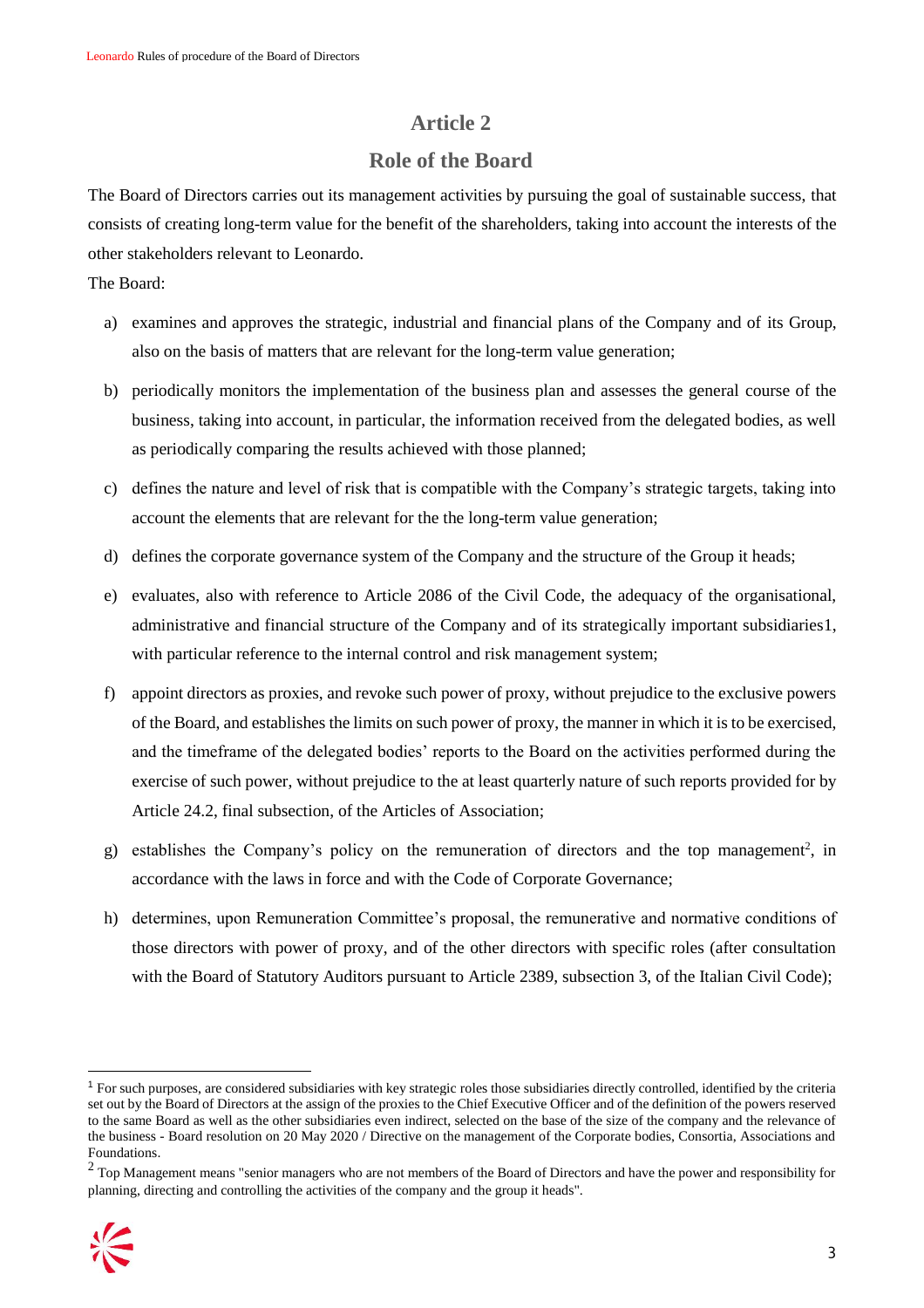- i) decides in relation to those transactions reserved for the Board, both by law and by the Articles of Association, and also in relation to those further transactions carried out by the Company or its subsidiaries that are of strategic, economic or financial importance to the Company, and that the Board reserves the right to decide on when granting the aforementioned power of proxy;
- j) evaluates on annual basis its own functioning and that of its Committees, in the manner set out in Article 14 below;
- k) adopts, on proposal of the Chairman in agreement with the Chief Executive Officer, and in order to guarantee the due handling of corporate information, a procedure for the internal management and disclosure to the public of documents and information regarding the Company, with specific regard to the processing of inside information;
- l) adopts, on proposal of the Chairman, formulated in agreement with the Chief Executive Officer, a Policy for managing dialogue with the generality of shareholders and other stakeholders, thus monitoring the reference benchmarks;
- m) provides information, in its Report on Corporate Governance, regarding the manner in which its own duties are to be performed.

## **Activities of the Board**

Pursuant to Article 24.1 of the Articles of Association, the Board is granted the broadest powers over the ordinary and extraordinary administration of the Company, and in particular, it is empowered to take all the actions it deems necessary for the pursuit and achievement of the Company's corporate purpose, with the sole exception of those actions reserved, by law and by the Articles of Association, for the Shareholders' Meeting. The Board is also assigned, by Article 24.1 of the Articles of Association, the power to resolve upon:

- a) mergers and demergers, in those cases provided for by law;
- b) the opening or closure of secondary offices;
- c) the reduction of share capital in the event of the withdrawal of one or more shareholders;
- d) the amendment of the Articles of Association in accordance with legal requirements;
- e) the transfer of the registered office within Italy.

Without prejudice to those matters that may not be delegated according to law or to the Articles of Association, the Board reserves exclusive rights with regard to the following<sup>3</sup>:

<sup>3</sup> Resolution by the Board of Directors on 20 May 2020.

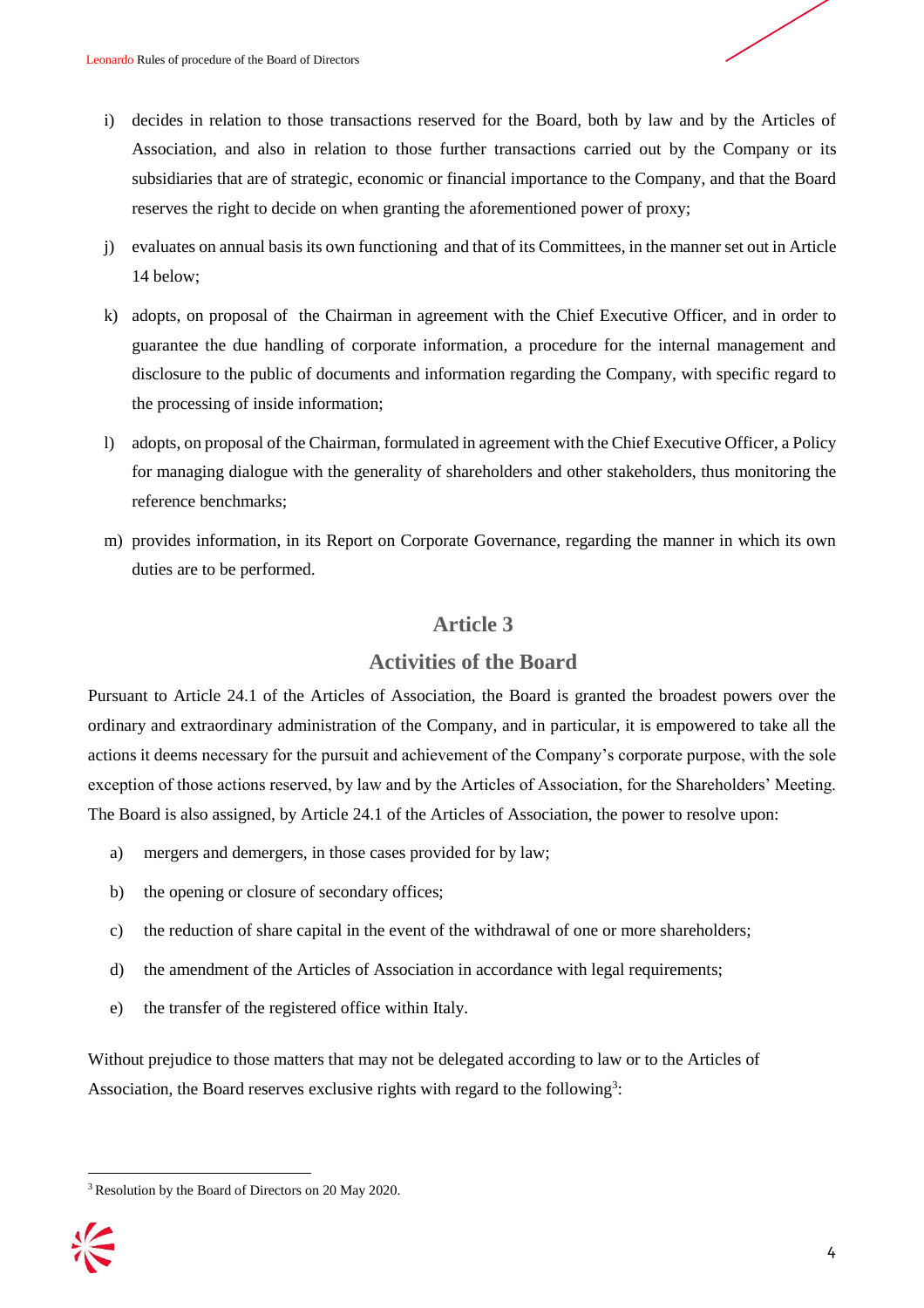- 1. the identification of strategic and organizational corporate guidelines (including plans, programmes and budgets);
- 2. agreements with sector operators, other companies or groups, both in Italy and abroad, of exceptional strategic importance in respect of the normal course of business;
- 3. the incorporation of directly-owned joint-stock companies except for companies whose incorporation results from participating in tenders – and the stock exchange listing; capital increases, transformation, mergers, demergers, winding up or the execution of shareholders' agreements with regard to directly-owned joint-stock companies that have a shareholders' equity of not less than €mil. 200 on the basis of the last approved financial statements;
- 4. the appointment, upon Chief Executive Officer's proposal, of new directors with powers, or directors, statutory auditors and audit firms outside the Group, in directly-owned joint-stock companies that have a shareholders' equity of not less than €mil. 200 on the basis of the last approved financial statements;
- 5. the purchase, exchange or sale of properties, and leasehold agreements having a duration of more than 9 years;
- 6. medium and long-term debit and credit transactions with an individual value of more than  $\epsilon$  50 million, except in urgent cases for which the Chief Executive Officer may also provide directly beyond that limit reporting to the Board of Directors;
- 7. pledging guarantees for values in excess of  $\epsilon$  50 million per transaction;
- 8. the hiring, appointment and dismissal of managers, reserved for the Board by law and by the Articles of Association, and the Head of the Audit department, for which the Board resolves upon Chief Executive Officer's proposal; the assignment of intellectual works for fees not exceeding  $\epsilon$  3 million, with the exception of services provided by controlled subsidiaries;
- 9. the acquisition of shareholdings in companies, also through the exercise of option rights, except for transfers of intergroup equity investments even if the Company is the transferor, without prejudice to paragraph 14;
- 10. the transfer, contribution, leasing, granting of life tenancy of the company going concerns and any other form of disposal or restriction, also within the framework of joint ventures;
- 11. the transfer, assignment, licensing of any technology, productive process, know-how, patent, industrial design or other intellectual property, pertaining to any defence-related activities, and any other form of disposal or restriction, also within the context of joint ventures;
- 12. the transfer outside of Italy of R&D regarding defence-related activities;
- 13. the transfer of interests in other companies also through the exercise or waiver of option rights, contribution, granting of life tenancy, pledges and any other form of disposal or restriction, also within the context of joint ventures or of restrictions on disposal;
- 14. voting at the shareholders' meetings of subsidiaries, affiliated companies or companies in which it holds an interest (the notions of subsidiary and affiliated companies is to be understood in accordance

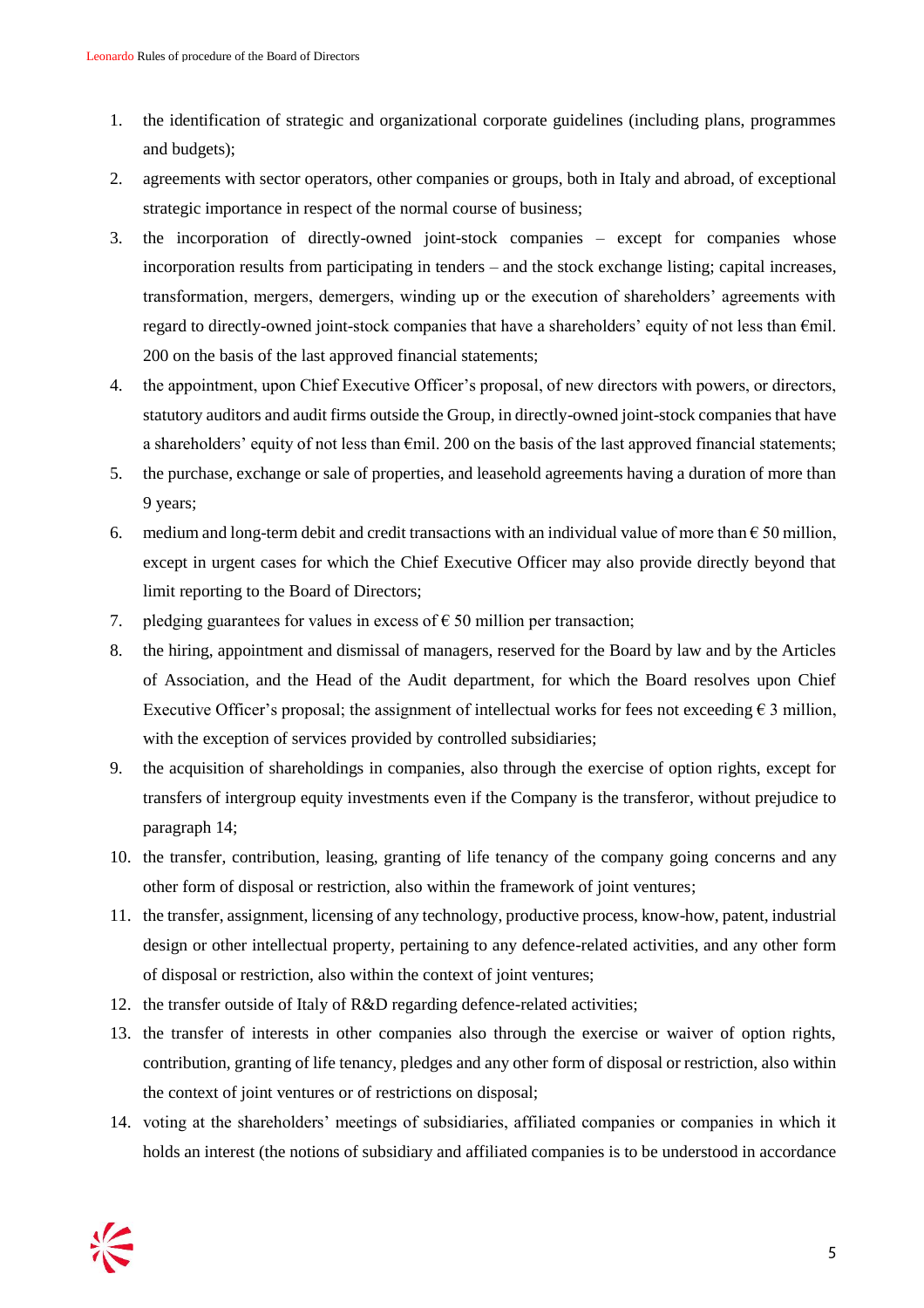

with Article 2359 of the Italian Civil Code), whose operations pertain to defence as far as regards the matters set out in points 10), 11), 12) and 13) above.

Also remain exclusive powers of the Board acts and operations exceeding the value limits that have been specified in the list of powers conferred to the executive directors.

The Board may delegate powers to an executive committee as per Article 25.1 of the Articles of Association, or to the Chairman and/or other members of the Board, and establish the terms, limits and manner of exercising such powers; the delegated bodies shall report every three months, as indicated in the preceding Article 2, letter f), on exercise of said delegated powers and on implementation of the Board's decisions.

The Board updates the procedures to face any possible crisis management situation<sup>4</sup> and ascertains the existence of appropriate procedures for the succession of the top management.

# **Article 4**

# **Role of the Chairman**

The Chairman of the Board of Directors plays a liaison role between executive and non-executive directorss and stimulates and supervises the effective functioning of the Board.

In particular, the Chairman, with the help of the Board Secretary and the competent organizational units, ensures:

a) that the pre-meeting information and complementary information provided during the meetings are suitable to allow directors to act in an informed manner in the performance of their role;

b) that the activity of the committees set up by the Board of Directors pursuant to article 7 below is coordinated with the activity of the Board itself;

c) the adequacy and transparency of the Board review, with the support of the Nomination and Governance Committee;

d) that the Board is in any case informed, in compliance with the Policy for managing dialogue with the generality of shareholders and other stakeholders, of the development and significant contents of the dialogue that has taken place;

e) in agreement with the Lead Independent Director, that all directors and statutory auditors can take part after the appointment and during their mandate, in induction initiatives referred to in Article 17 below.

<sup>4</sup> Resolution of the Board of Directors of 16 March 2016 and of 25 June 2020.

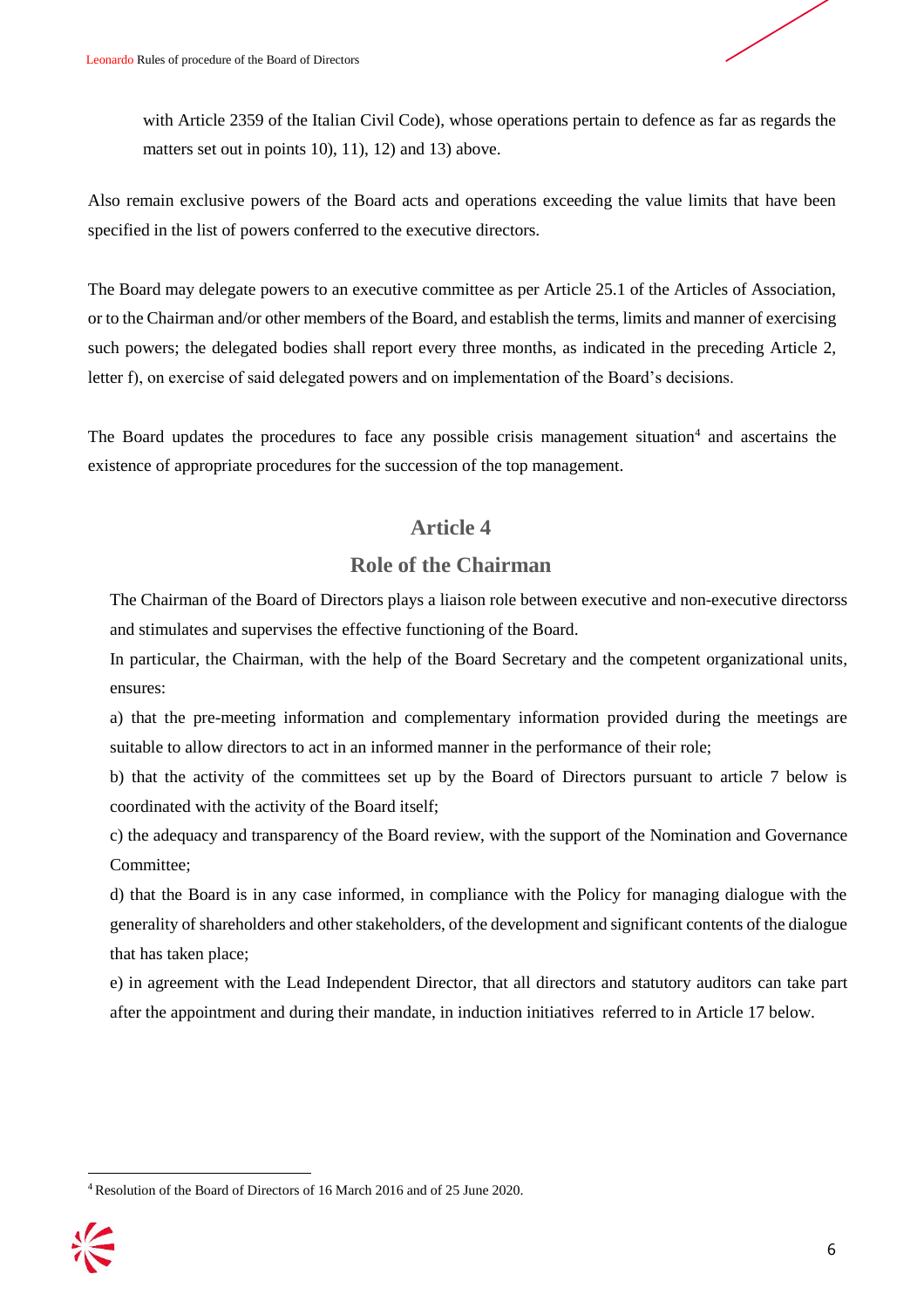## **Independent Directors**

Independent directors represent at least half of the Board.

The Board, subject to each director's obligation to perform his/her own duties with the due diligence called for by the nature of the appointment and by that director's specific skills, shall regularly evaluate – on the basis of the information provided by the directors themselves or available to the Company, and according to the principles and criteria set out in Recommendation No. 7 of the Code of Corporate Governance – the independence of its own non-executive members in order to establish whether any relationships exist which could compromise their independent judgement.

The Board shall make said evaluation immediately after its appointment, and then on an annual basis, and also in the event that circumstances arise which could affect the aforesaid independence.

For the purposes of the aforesaid evaluation, the Board, after consultation with the Board of Statutory Auditors, has established the terms of, and the manner in which directors provide, the aforementioned information, as well as the principles to be followed by the Company as reported below.

#### Principles to be followed when evaluating independence.

The Board shall evaluate the independence of its own non-executive members on the basis of both substance and form, and bearing in mind that a director is not deemed to be independent, as a rule, in the following cases, although such are not to be considered imperative:

- a) if said person is a significant shareholder of the Company<sup>5</sup>;
- b) if he or she is, or was in the previous three business years, an executive director or an employee of Leonardo, of one of its subsidiaries having strategic relevance<sup>6</sup> or of a company subject to joint control with Leonardo, or of a significant shareholder of Leonardo;

In order to evaluate the independence of persons belonging to, or that have belonged to, the State Public Administration - a shareholder in Leonardo through the Ministry of Economy and Finance - account shall be taken of existing or past dependent employment with the Prime Minister's Office, the Ministry of Economy and Finance, the Ministry of Economic Development, and the Ministry of Defence, and of any posts held that contribute towards determining the conduct of the Administrations in question;

 $6$  For this purpose, subsidiaries with strategic importance are considered to be directly controlled companies identified through the criteria established by the Board of Directors at the time of granting the powers to the Chief Executive Officer and defining the powers reserved to the same Board as well as the other subsidiaries, even indirect , selected on the basis of the size of the company and the importance of the business - Resolution of the Board of Directors of 20 May 2020 / Directive on the management of the Bodies of Companies, Consortia, Associations and Foundations.



 $\overline{a}$ 5 "Significant shareholder" of the Company means the person who directly or indirectly (including through subsidiaries, trustees or third parties), controls Leonardo or is able to exercise significant influence over it, or who directly or indirectly participates in a shareholders' agreement through which one or more subjects exercise control or significant influence over Leonardo. In the specific case, it is believed that shareholders who hold, even indirectly, at least 10% of the Company's shares exercise significant influence.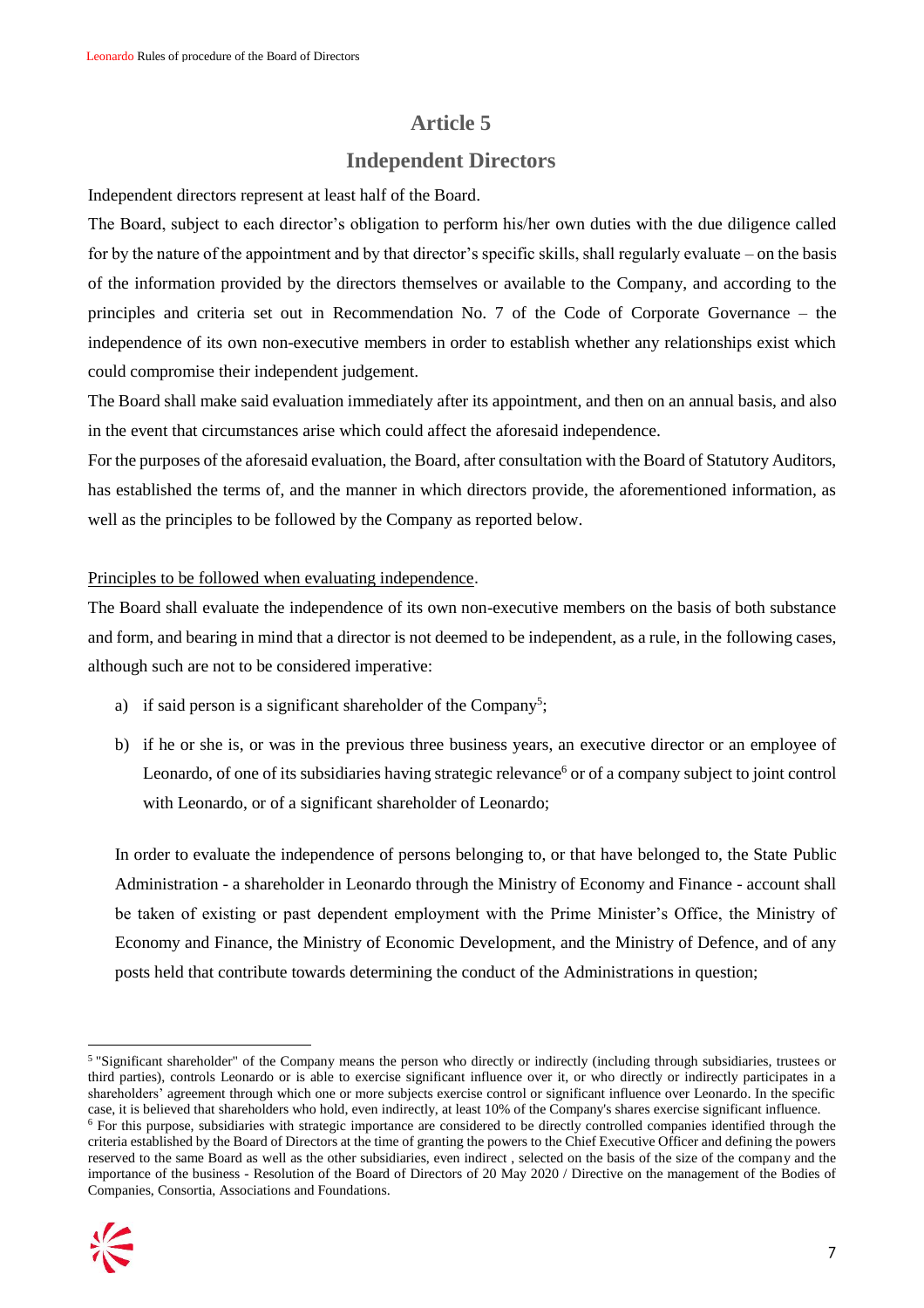- c) if said person,directly or indirectly (for example through subsidiaries or companies of which he/she is an executive director, or as partner of a professional or a consulting firm)has, or in the previous three financial years had, any significant business, financial or professional relationship:
	- with the Company or its subsidiaries, or with their executive directors or top management;
	- with a subject who, also together with others through a shareholders' agreement, controls Leonardo; or, if the control is held by a company or another entity, with its executive directors or top management;

As concern any commercial, financial or professional relationships, the Board of Directors defines giving specific disclosure in the Corporate Governance Report - quantitative and/or qualitative reference criteria for such evaluation, without prejudice to its own discretion in evaluating the specific situation taking into account the Company's best interests, the relevance of the relationship and its capacity to affect the independence of the Director owner of the same relationship.

If the director is also a partner in a professional or a consulting firm, the Board evaluates the significance of the professional relationships that may have an effect on his/her position and role within the professional or the consulting firm and in any event those pertaining to important transactions of the company and its group, even regardless of the quantitative parameters.

- d) if said person receives, or received in the previous three business years, from Leonardo, one of its subsidiaries or the parent company, significant remuneration other than the fixed remuneration for the position held within the board and for the membership in the committees provided for in Article 7 below or those required by current legislation;
- e) if said person has been a director of the Company for more than nine financial years, even if not consecutive, of the last twelve business years;
- f) if said person holds the position of executive director in another company whereby an executive director of Leonardo holds the office of director;
- g) if said person is the shareholder or director of a company or other legal entity belonging to the network of the external auditor of the Leonardo ;
- h) if said person is a close relative of a person who is in of the circumstances set forth in previous letters; the category "close relative" includes, in any case: a) non-separated spouses and common-law spouses, b) the person's children and parents, and c) the children of a non-separated spouse or common-law spouse, d) the relatives of such who live with the couple.

In order to evaluate independence, the Board may in any case consider, in relation to the specific situation of each director, any further aspect or factor deemed helpful or appropriate, adopt additional criteria and/or partly

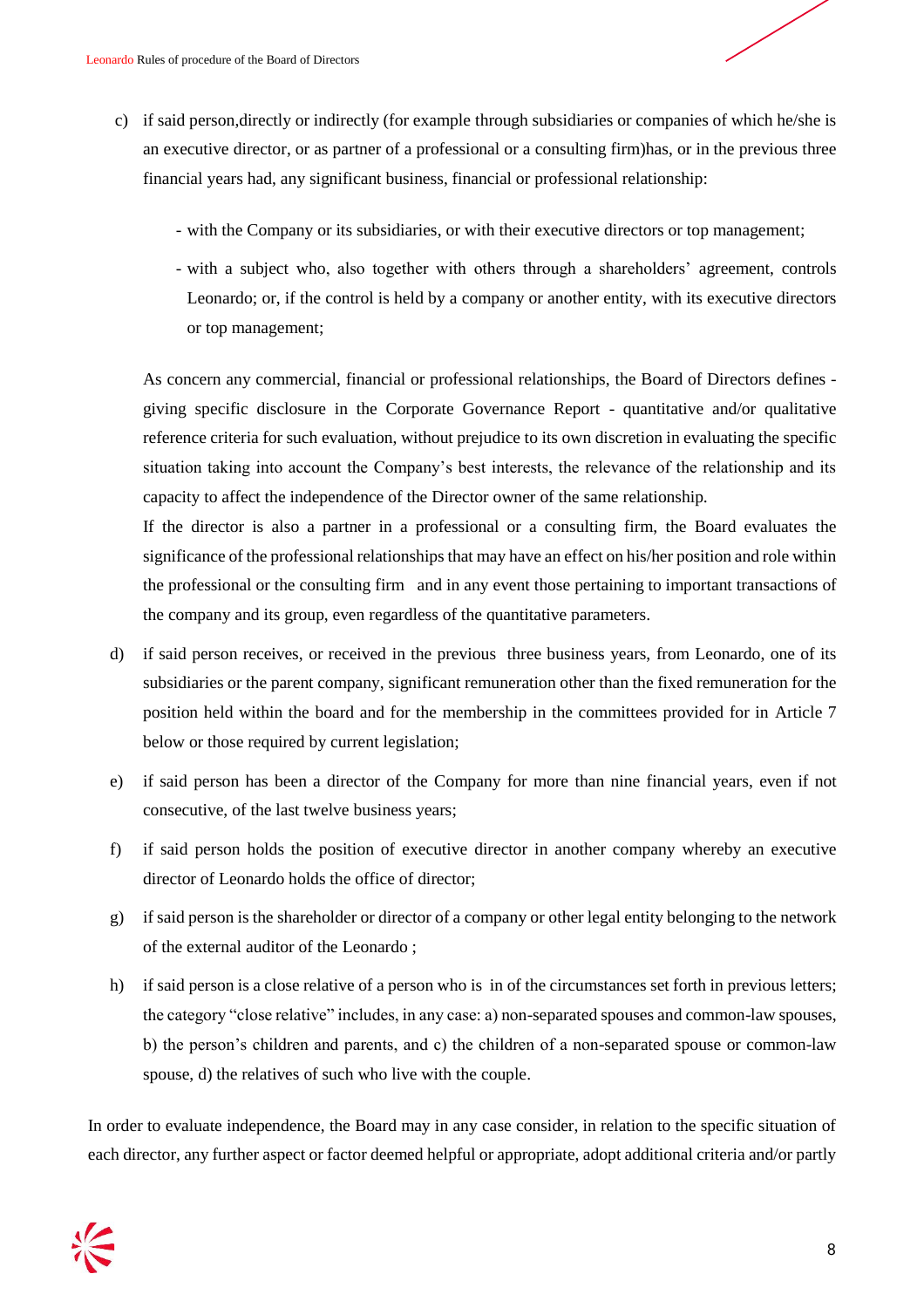diverse criteria that give precedence to substance over form, providing the relevant details in the Report on Corporate Governance.

The Board shall submit its evaluation of the independence of its own members to the Board of Statutory Auditors, which shall ascertain whether the aforementioned criteria have been duly applied.

The outcome of the assessments carried out by the Board shall be disclosed to the market following the appointment and, subsequently, within the framework of the Report on Corporate Governance, as well as in the event that circumstances arise which could affect the aforesaid independence.

The outcome of the assessments carried out by the Board of Statutory Auditors shall be disclosed to the market within the framework of the Report on Corporate Governance, or of the Report by the Statutory Auditors to the Shareholders' Meeting.

The independent directors shall meet on a periodic basis and, however, at least once a year in the absence of the other directors, in order to evaluate the issues deemed of interest to the functioning of the Board of Directors and to the corporate management. Meetings, additional to those of the internal Committees, shall be convened at the initiative of the Lead Independent Director, or on request from the other independent Directors.

#### **Article 6**

## **Lead Independent Director**

The Board of Directors may appoint the Lead Independent Director from among the independent directors, with the abstention of the executive directors and in any case of the non-independent directors; it shall see to doing so in any case if requested by the majority of independent Directors or in the event that the Chairman also holds the position of chief executive officer of Leonardo or he/she has been entrusted with relevant management powers.

The Lead Independent Director shall be assigned the task of coordinating the motions and contributions submitted by the non-executive directors, and in particular those submitted by the independent directors. More specifically, the Lead Independent Director shall:

- coordinates the meetings of the independent directors;
- cooperate with the Chairman in order to ensure that the directors are promptly and fully informed, and to define the measures to be taken to ensure that directors and auditors possess the best possible understanding of the Company and Group, and of corporate dynamics;
- either on his/her own initiative or upon request from other directors, convene special meetings of independent directors only, in order to discuss items deemed of interest in relation to the workings of the Board or to corporate management;
- contribute to the process of evaluation of the Board;
- cooperate with the Chairman on drafting the Board's annual operating plan;

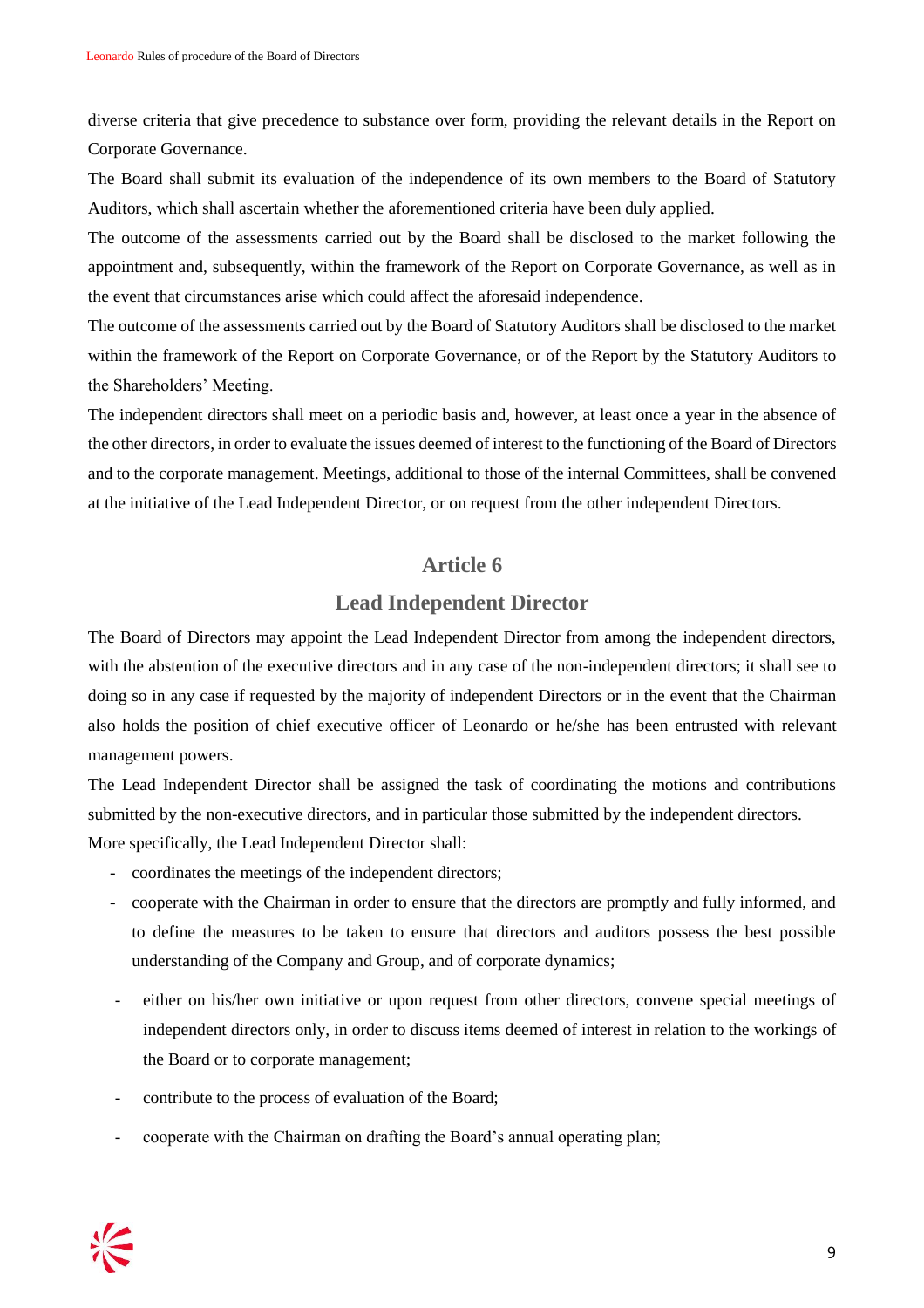report to the Chairman on any questions to be submitted to the Board for examination and evaluation thereof.

#### **Article 7**

#### **Committees**

The Board shall set up internal Committees, composed of at least three members, whose task it is to provide the Board with support in the performance of its duties.

In this regard, the Board has set up the Control and Risks Committee, the Remuneration Committee, the Nomination and Governance Committee and the Sustainability and Innovation Committee<sup>7</sup>.

The duties of each Committee are set by a Board resolution at the time such Committees are set up and these duties may be subsequently modified or added to by a resolution by the Board itself, even in the context of amendment of the respective Regulations adopted by the same Board; the Board, also taking into consideration the competence and the experience of the directors, shall also see to establishing the composition of the Committees and, following consultation with the Board of Statutory Auditors, it shall also set the additional remuneration to be paid to the respective members thereof.

The Control and Risks Committee shall be composed of only non-executive directors the majority of which shall be independent; the Chairman of said Committee shall be chosen from among the independent directors. The committee has expertise that is consistent with the company's industry; at least one member of the Control and Risks Committee has adequate knowledge and experience in accounting, finance or risk management.

The Control and Risks Committee shall also perform the functions of a Committee for Transactions with Related Parties on the basis of the "Procedures for Transactions with Related Parties" approved by the Board of Directors pursuant to Article 4 of CONSOB Regulation no. 17221 of 12 March 2010 (and subsequent amendments and additions thereto).

The Remuneration Committee is composed of only non-executive directors, the majority of whom shall be independent; the Chairman shall be chosen from among the independent directors.

At least one member of the Remuneration Committee shall have suitable experience in the financial or pay policy field.

The Nomination and Governance Committee and the Sustainability and Innovation Committee shall be composed of directors the majority of which shall be independent.

The Committees may avail themselves of the services of external consultants, at the Company's expense.

The activities of the Control and Risks Committee, of the Remuneration Committee, of the Nomination and Governance Committee and of the Sustainability and Innovation Committee shall be governed by specific Regulations establishing the working procedures associated with the duties that each Committee is entrusted with.

<sup>7</sup> Resolution of the Board of Directors of 25 June 2020.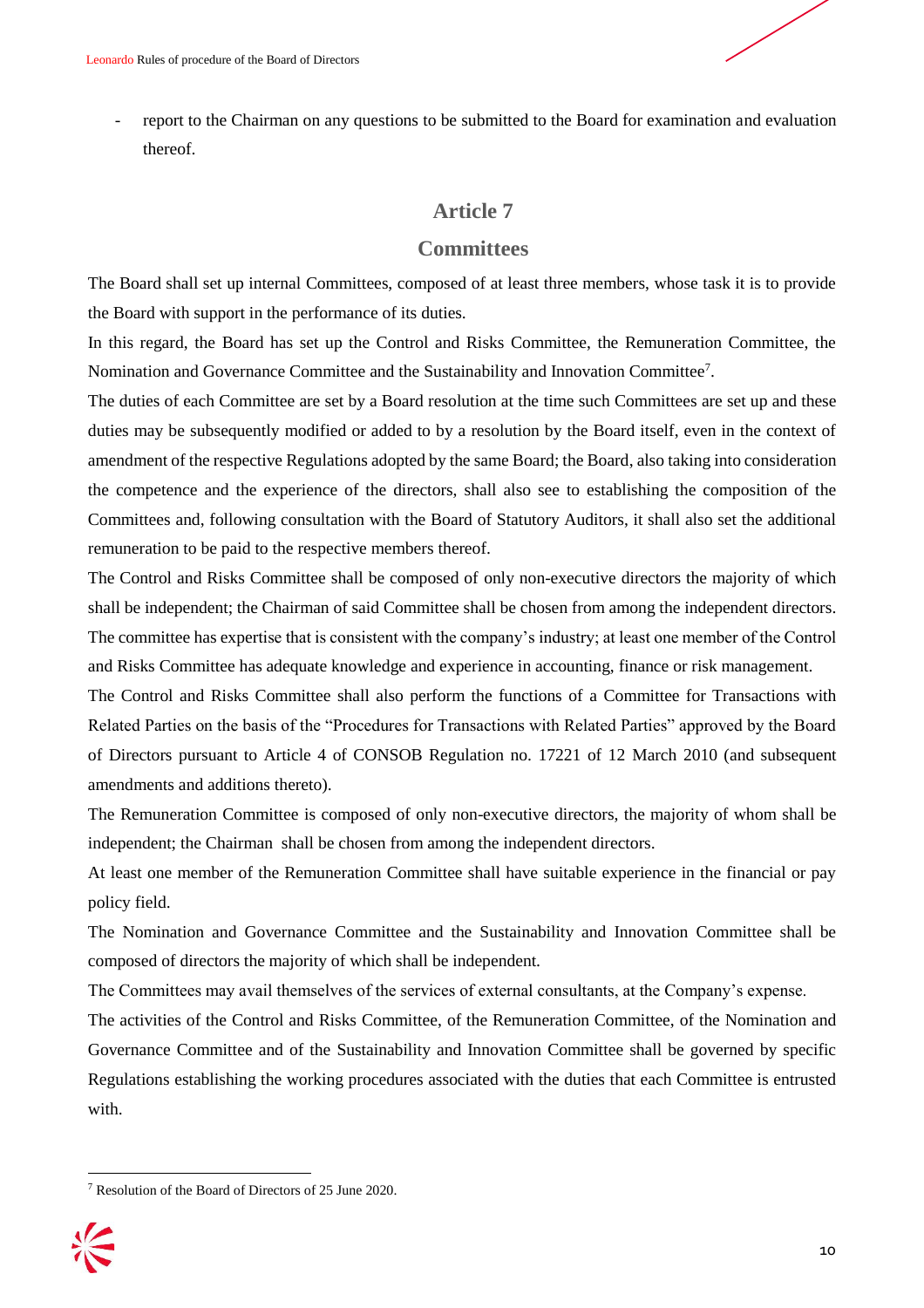Committee's meetings are minuted and the Chairman of each Committee shall inform the Board of Directors thereof during the first available meeting.

### **Article 8**

# **Convening Board meetings**

Board meetings shall be convened by the Chairman by means of a notice containing details of the items on the agenda to be discussed and resolved upon, within the framework of the annual planning of board meetings, or in any case each time that the Chairman deems it necessary, or when a written request for a board meeting is submitted by the majority of its members or by the Board of Statutory Auditors.

Individual directors may ask the Chairman to include items in the agenda. Should the Chairman not agree with the inclusion of any such items, he/she shall promptly notify the director in question.

As a rule, the notice of meeting shall be sent to each member of the Board of Directors and of the Board of Statutory Auditors, within five days prior to the date set for the meeting, in such a manner as to guarantee the confidentiality and promptness of the convening of the meeting, and to ascertain due receipt of the notice of meeting. In urgent cases, and subject to the Chairman's discretion, the notice of meeting may be sent as quickly as possible given the specific circumstances.

#### **Article 9**

#### **Supporting documents**

In order to discuss the items listed in the agenda, directors and statutory auditors shall be provided by the Board's Secretary with supporting documents<sup>8</sup> which shall provide the information required in order that said persons may knowingly express their views on the items constituting the subject matter of the resolution.

The supporting documents shall be made available to the directors and statutory auditors in a manner guaranteeing the timeliness and completeness, as well as the required confidentiality, and in good time prior to the date of the meeting, as a rule coinciding with the submission of the notice of the meeting, or at a later time subject to information to be provided at the same time the notice of the meeting is sent. Directors and statutory auditors may nevertheless consult the aforesaid documents at the Company's registered offices in the days immediately prior to the meeting. The Chairman shall verify, at said offices, that the aforementioned documents have been duly made available to directors and statutory auditors.

Directors and statutory auditors shall be notified within the term indicated in the previous paragraph, also in the event that the Chairman deems it opportune for the documents in question to be furnished directly at the meetings, given the nature of the item and of the respective resolution to be taken.

The supporting documents distributed to directors and statutory auditors shall be stored in the Board's files.

<sup>&</sup>lt;sup>8</sup> The preparation and subsequent sending of the supporting documentation to the Secretariat of the Board is governed by the Procedure titled "Corporate bodies: management of information flows", adopted by Leonardo in 2016.

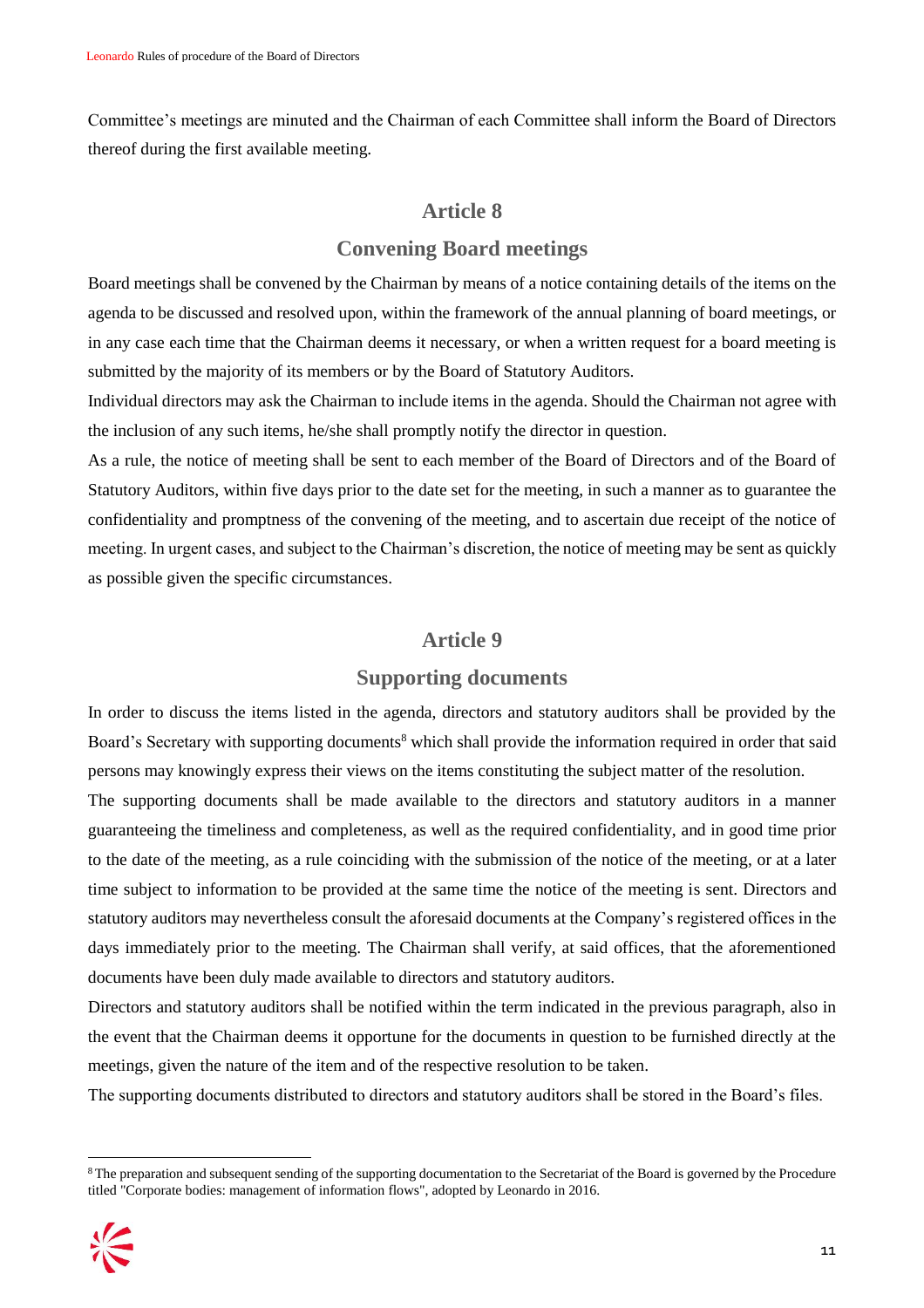

# **Attendance of meetings**

As provided for by the Articles of Association, meetings may also be attended via videoconferencing or eventually via teleconferencing, provided that prior notice thereof is given to the Board's Secretary, that all participants can be identified, and that all participants are able to follow the debate and can simultaneously participate in the discussion of the matters in question, and can examine in real time any documents distributed during the course of the meeting.

The Chairman, in agreement with the Chief Executive Officer, also upon request from one or more directors, may invite executive managers of the Company or of the Group's companies, together with other external persons or consultants, whose presence is deemed useful in relation to the items listed in the order of business, to attend the meeting. Said persons shall nevertheless be bound to observe the very same confidentiality obligations binding upon directors and statutory auditors, as provided for by Article 12 below.

# **Article 11**

# **Meetings and resolutions**

Meetings shall be chaired by the Chairman, or in the event of the latter's absence or impediment by the Vice-Chairman insofar as one has been elected; in the absence thereof, meetings shall be chaired by the oldest director.

The Board's meetings shall be conducted by the Chairman, or by the person replacing him/her, in the manner deemed most likely by the Chairman to ensure that Board meetings proceed in the best possible way.

The meetings' resolutions shall be taken in accordance with law and with the Articles of Association.

With regard to transactions with related parties, the provisions of the specific "Procedure for Transactions with Related Parties", approved by the Board of Directors pursuant to CONSOB regulation no. 17221 of March 12, 2010 (and subsequent amendments and additions) shall apply.

Any directors who, in accordance with Article 2391 of the Italian Civil Code, have an interest, on their own behalf or on behalf of any third party, in any transaction submitted to the Board for examination, must promptly and fully inform the Board itself of the existence of such interest and of the respective circumstances. Said directors, moreover, shall abstain from voting on any related resolutions.

# **Article 12**

# **Minutes of meetings**

Following the meeting, a draft copy of the minutes shall be sent to all directors and statutory auditors, in order that they may make any comments or observations, which shall be collated by the Board's Secretary.

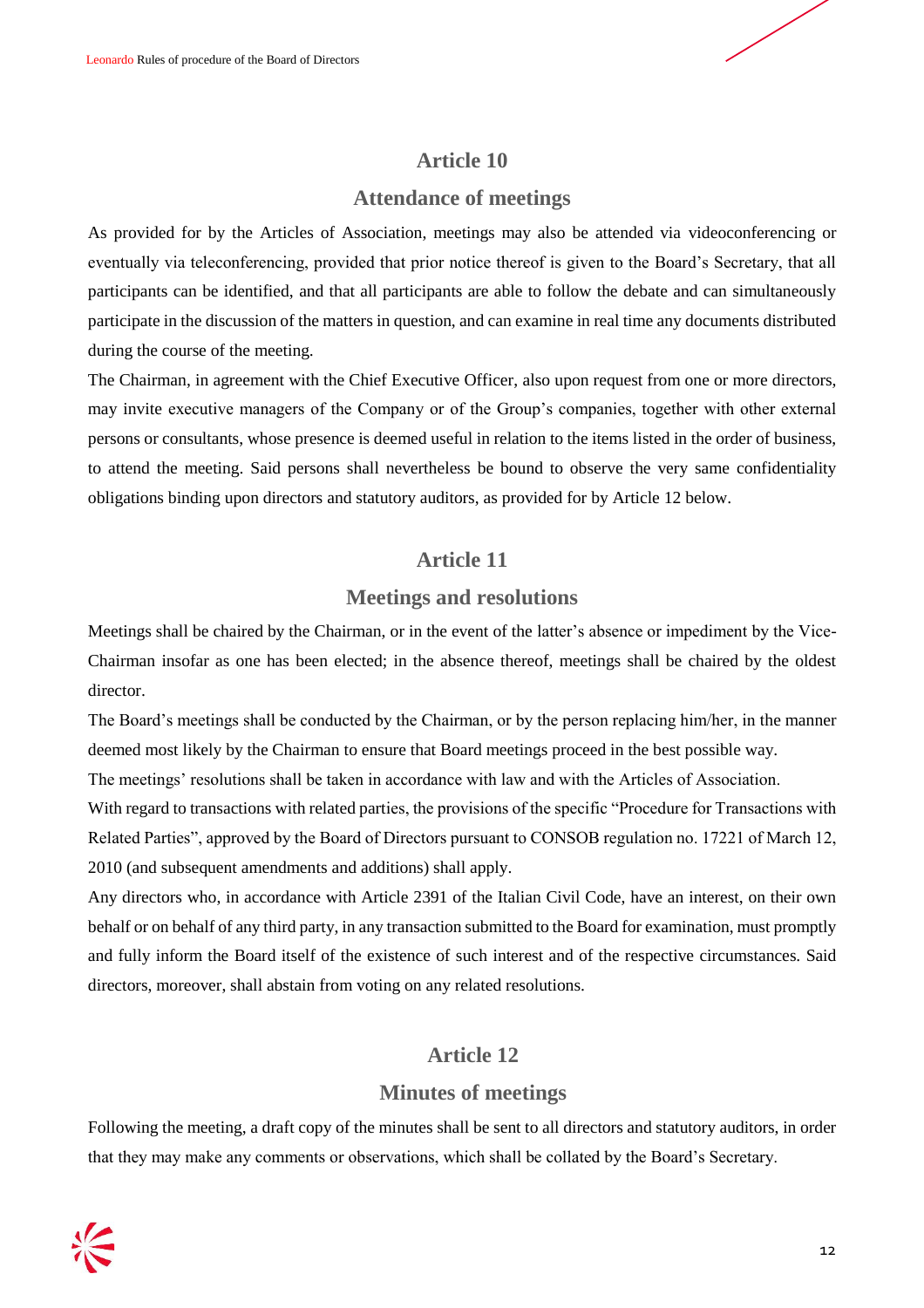As a rule, the final text of the minutes shall be submitted to the Board for its formal approval, at the first Board meeting possible, and transcribed in the minutes book of the Board's meetings and resolutions, kept by the due company departments.

That part of the minutes concerning those resolutions passed requiring immediate implementation, may be certified and extracted by the Chairman and the Secretary, even prior to completion of the process of verification of the full minutes including also any comments made.

#### **Article 13**

#### **Confidentiality obligations**

Directors and statutory auditors are bound to keep all documents and information, acquired during the course of their duties, strictly confidential, and they shall observe the rules adopted by the Company with regard to the disclosure of the aforementioned documents and information, in the manner provided for by the specific internal procedures pertaining to the management and processing of inside and confidential information.

#### **Article 14**

#### **Calendar of corporate events**

In compliance with the obligations of listed issuers provided for by Borsa Italiana S.p.A.'s Markets Regulation, the Board annually approves the dates of meetings concerning the corporate events provided for by the aforesaid Regulations, to be notified to the market without delay, and in any case by the thirtieth of January of each year.

The calendar shall specify, within the framework of the Board meetings set for the new business year, the dates fixed for approval of the draft annual financial statement, the half-yearly financial report and additional periodic financial information, as well as the date fixed for the Shareholders' Meeting for approval of the annual financial report. Details shall also be given, if so required, of any Board meetings called to approve interim figures, together with the dates set for presentation of accounting figures to the financial analysts.

In the event that time intervals have been indicated for one or more events, the Company shall be bound to promptly notify Borsa Italiana and the market of the dates set for the respective events, together with any subsequent changes in the information given in the calendar.

#### **Article 15**

#### **Board evaluation**

At least once a year, the Board, with the support of the Committee competent in nomination matters, shall assess its own operation, and shall assess the operation, size and composition of its Committees, bearing in mind the professional qualities, the experience – including that of a managerial and international nature - and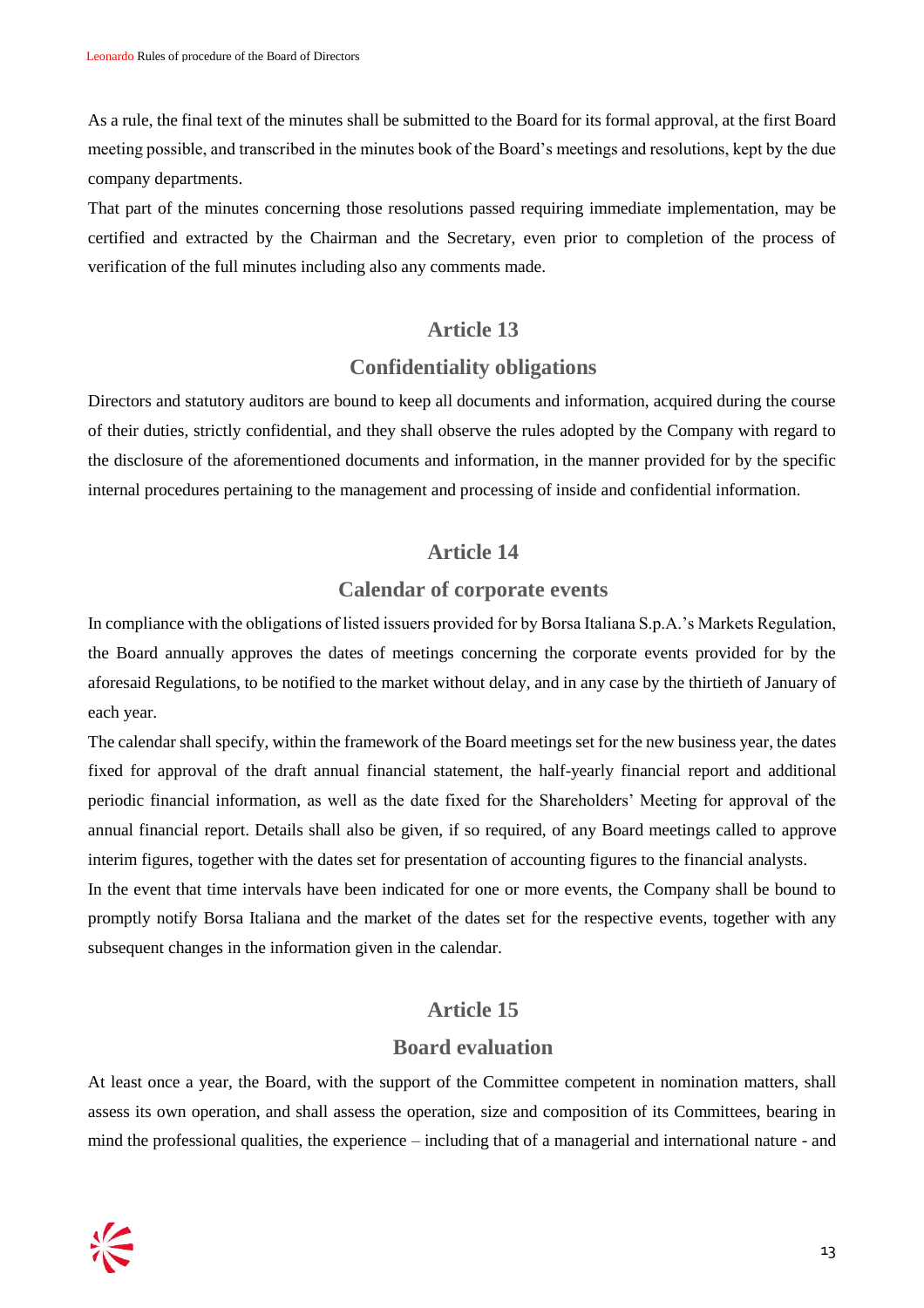

the gender of its members, as well as their seniority. The Report on Corporate Governance shall provide information regarding the manner in which said assessment process is carried out.

In light of the results of the aforesaid assessment process, also based on the recommendations or opinions expressed by the above-mentioned Committee, the Board provide shareholders, prior to nomination of the new board of directors, with guidance regarding the managerial and professional profiles whose presence is deemed opportune.

# **Article 16**

# **The Board and the internal control and risk management system**

The Board play a general role of guidance and assessment of the adequacy of the internal control and risk management system. Specifically, the Board, with the support of the Control and Risks Committee:

- a) establishes guidelines for the internal control and risk management system in line with the corporate strategies;
- b) assesses, at least once a year, the adequacy of the internal control and risk management system (with also reference to the risks that may affect the sustainability in a medium-long term prospective) in relation to the nature of the company and to the accepted risk profile, as well as its efficacy; the results of this assessment shall be reported each year in the Report on Corporate Governance;
- c) appoints and dismisses the Head of the Group Internal Audit organizational unit, defining his/her remuneration which is consistent with the company policies, and ensures that he/she has adequate resources to carry out his/her duties;
- d) approves, at least once a year, the working plan drawn up by the Head of the Group Internal Audit department, following consultation with the Board of Statutory Auditors and the Chief Executive Officer;
- e) following consultation with the Board of Statutory Auditors, evaluates the results presented by the external auditor in any letter of recommendations and in the additional report addressed to the Board of Statutory Auditors.

The Chief Executive Officer, as the Director in charge of the implementation and of the maintenance of the internal control and risk management system, performs the following activities:

- a) shall see to identifying the principal corporate risks, bearing in mind the nature of the business of both the Company and its subsidiaries, and submit such risks to the Board for examination;
- b) shall implement the guidelines drawn up by the Board, designing, setting up and managing the internal control and risk management system, and constantly monitor the adequacy and effectiveness of such system;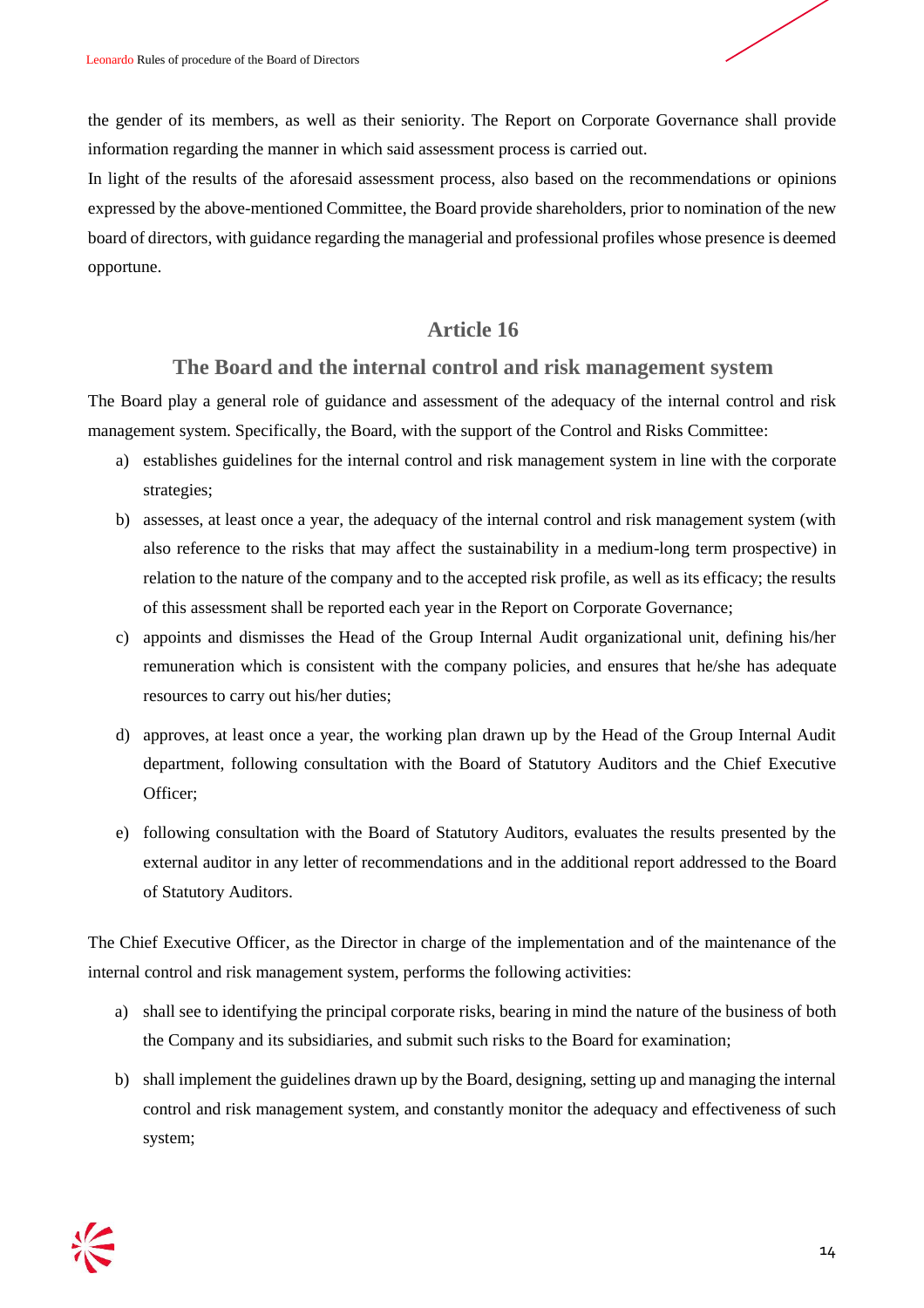- c) ensures the adapting of the aforesaid system to existing working conditions and to legislative and regulatory developments;
- d) can entitle the Group Internal Audit department to carry out checks on specific business areas and on the compliance of company's operations with internal rules and procedures, providing prompt notification thereof to the Chairman of the Board of Directors, to the Chairman of the Control and Risks Committee, and to the Chairman of the Board of Statutory Auditors;
- e) report promptly to the Control and Risks Committee, or to the entire Board of Directors, with regard to any problems or critical issues that may emerge during the course of his/her duties, or which he/she has become aware of in any case, so that the Committee or the Board may take the necessary measures.

The Head of the Group Internal Audit department:

- a) shall ascertain, both constantly and in response to specific requirements, and in compliance with international standards, the effectiveness and suitability of the internal control and risk management system, by means of an Audit Plan approved by the board of Directors, based on a structured process of analysis and prioritization of the principal risks in question;
- b) is not responsible for any business area, and is accountable to the Board of Directors, and thus to the Chairman representing said Board, or in the event that the Chairman be delegated operating powers, to the Control and Risks Committee, and thus to the Chairman representing said Committee;
- c) shall have direct access to all information required in order to carry out his/her duties;
- d) shall draw up regular reports containing due information about his/her activities, about the way in which risks are managed, and about observance of the plans envisaged for the containment of such risks; these regular reports shall contain an assessment of the suitability of the internal control and risk management system;
- e) shall promptly draw up reports on any events of particular importance also upon request of the Board of Statutory Auditors;
- f) shall send the reports as per items d) and e) to the Chairman of the Board of Statutory Auditors, of the Control and Risks Committee, and of the Chief Executive Officer as Director in charge of the implementation and the maintenance of the internal control and risk management system, except in cases where the subject of such reports specifically concerns the activity of these subjects;
- g) shall verify, within the framework of the Audit Plan, the reliability of the information systems, including the financial reporting systems.

The Control and Risks Committee, set up within the Board of Directors, has the task of providing support, following due preparation, to the Board's evaluations and decisions regarding the internal control and risk

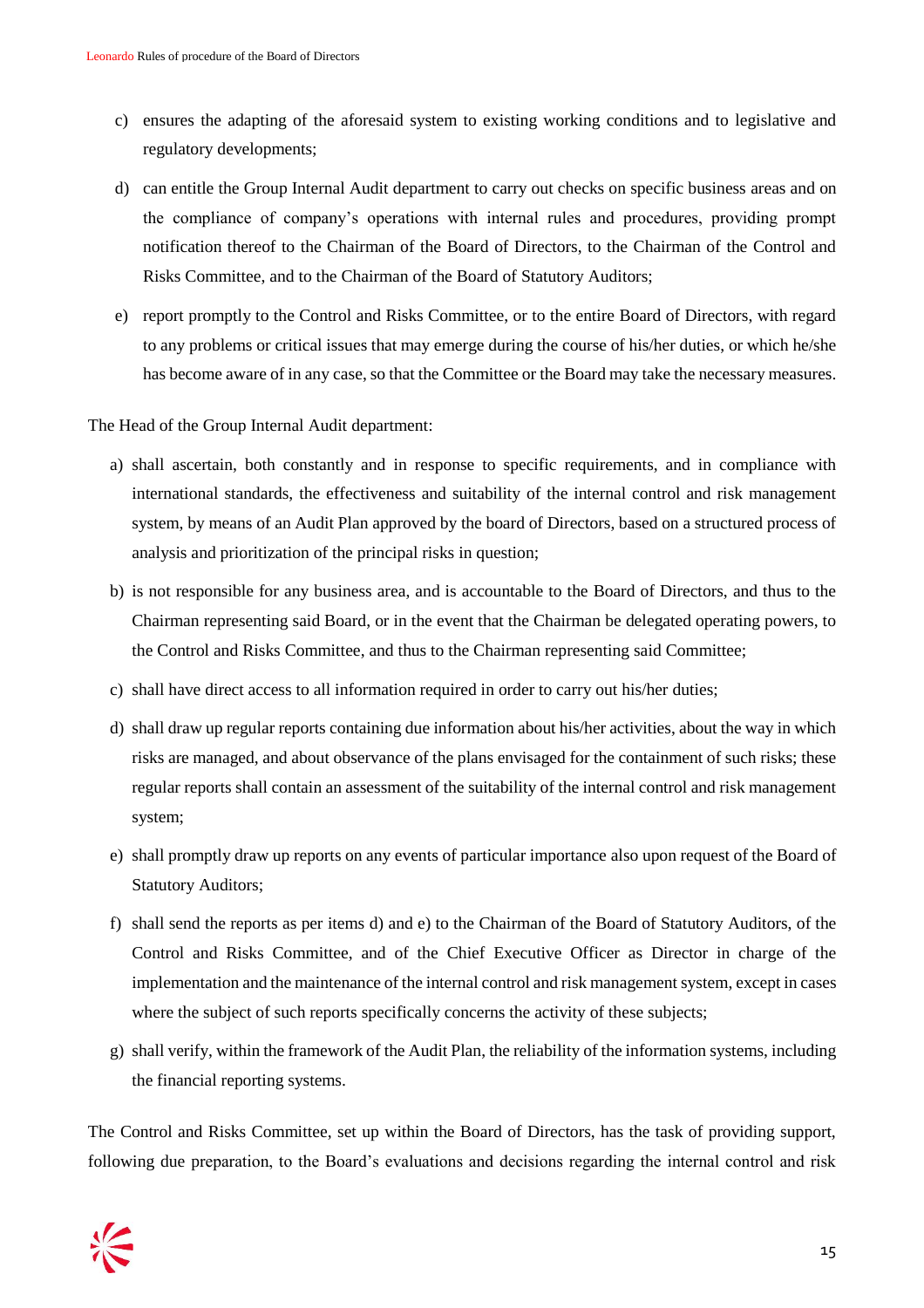management system, as well as those regarding approval of the periodic financial and non-financial reports; the Control and Risks Committee is also entrusted with the task of monitoring the independence, adequacy and efficiency of the Group Internal Audit department; the same Committee is also responsible for supervising the activities of said department in the event that the Chairman be delegated operating powers.

The other bodies involved in the Company's internal control and risk management system are the Board of Statutory Auditors, also as the committee responsible for internal and control, whose task it is to monitor the effectiveness of the internal control and risk management system; the Surveillance Body, whose task it is to monitor the functioning of, and compliance with, the Organisation, Management and Control Model adopted by the Company in accordance with Italian Legislative Decree no. 231/01; the other corporate functions involved and with specific responsibilities relating to internal control and risk management, articulated in relation to company size, complexity and risk profile.

# **Article 17**

# **Board Induction**

The Chairman, in agree with the Lead Independent Director, ensures the organization and promotes participation by directors and statutory auditors, in the ways deemed appropriate, to initiatives aimed at providing them with an adequate knowledge of the business sector in which the Company operates, of the corporate dynamics and their evolution, of the principles of proper risk-management as well as the relevant regulatory and self-regulatory framework.

The Company provides to Directors and Statutory Auditors periodic information about main legislative and regulatory developments concerning the Company and the corporate Bodies and gives support in deepening specific relevant issues, also providing a specific set of reference corporate and business documents, relevant to the fulfilment of the mandate.

# **Article 18**

# **Final provisions**

Any changes to these Rules, as well as those of the Board Internal Committees, are approved by the Board of Directors. The Chairman may proceed directly, reporting to other Directors at the first available meeting, to adjustments of the Rules of Procedure of the Board of Directors or of the Rules of Procedure of the Board Committees resulting from legislative or regulatory provisions, from organizational Company's changes or following to specific resolutions passed by the Corporate Bodies.